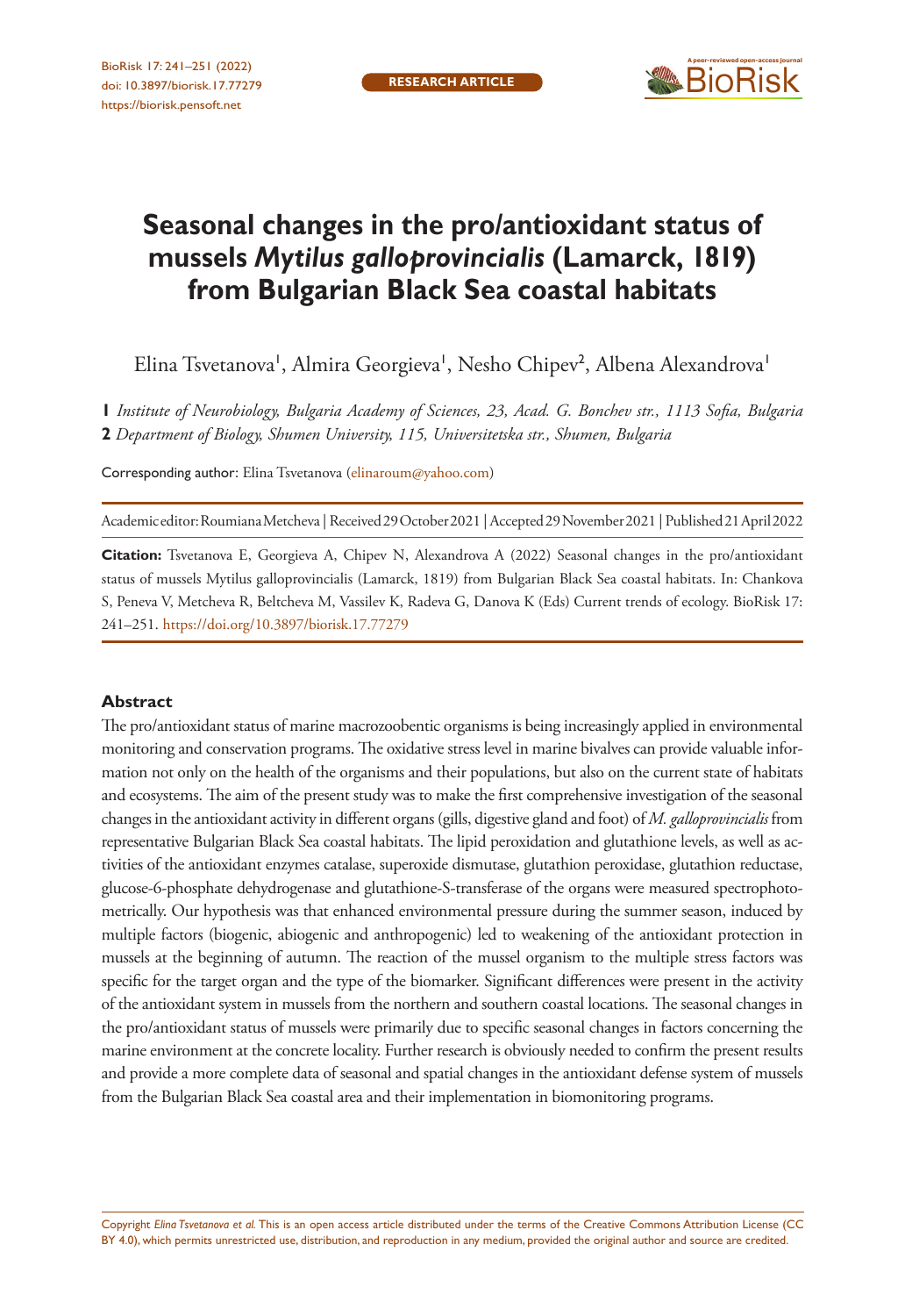#### **Keywords**

Antioxidant enzymes, Black Sea, glutathione, *Mytilus galloprovincialis*, seasonal changes

## **Introduction**

Mussels *M. galloprovincialis* are key components of Bulgarian Black Sea ecosystems (Petrova and Stoykov 2011). Being sedentary and sessile filter-feeders, they are used as suitable bioindicators for chemical contamination and the state of the marine environment, as a whole (Kamel et al. 2014; Faggio et al. 2018; Gürkan 2020).

Oxidative stress (OS) is a universal expression of the reaction of organisms to environmental impacts (Steinberg 2012) and its induction in marine bivalves can be used to assess the condition of the marine environment and the health of ecosystems. Contamination of the marine environment with metals, polycyclic aromatic hydrocarbons (PAH) and eutrophication can lead to an increase of cellular prooxidative processes such as lipid peroxidation, protein oxidation, oxidative DNA damages and to stimulation of the antioxidant protection of marine organisms (Gnatyshyna et al. 2014; Kamel et al. 2014). Thus, the assessment of the state of the marine environment requires not only measuring concentrations of pollutants, but also the level of cellular responses of marine bivalves to xenobiotics, overexploitation, and climatic changes (Gürkan 2020). It is considered that OS biomarkers can provide an early warning for deterioration of the environment by identification of cell biochemical changes before effects at the organism, population or community level take place (Lushchak 2011).

The OS response of mussels can vary broadly due to seasonal variations of temperature, hypoxia, metabolic status of the animals themselves, gonadal ripening, food availability, hydrological cycle, as well as metal and PAH concentrations in seawater (Mirzaei et al. 2016; Koudryashova et al. 2019). Depending on the local strength and duration of impacts, the antioxidant system of mussels can be activated or inhibited with consequences for the organism – adaptation or death, respectively. This, in turn, can affect higher levels of ecological hierarchy, i.e. population, communities and ecosystems.

The aim of the present study was to make the first comprehensive investigation of the seasonal changes in the pro/antioxidant status of different organs (gills, digestive gland and foot) of *M. galloprovincialis* from representative Bulgarian Black Sea coastal habitats.

### **Materials and methods**

#### Sampling

The mussels were hand-gathered from sublittoral rocks and other hard substrate at 1–6 m depth in June and September (2017–2018) from 16 different sites along the Bulgarian Black Sea coast (Fig. 1). Mussel samples were placed in clean thermostable containers with seawater and transported to the laboratory where they were further processed.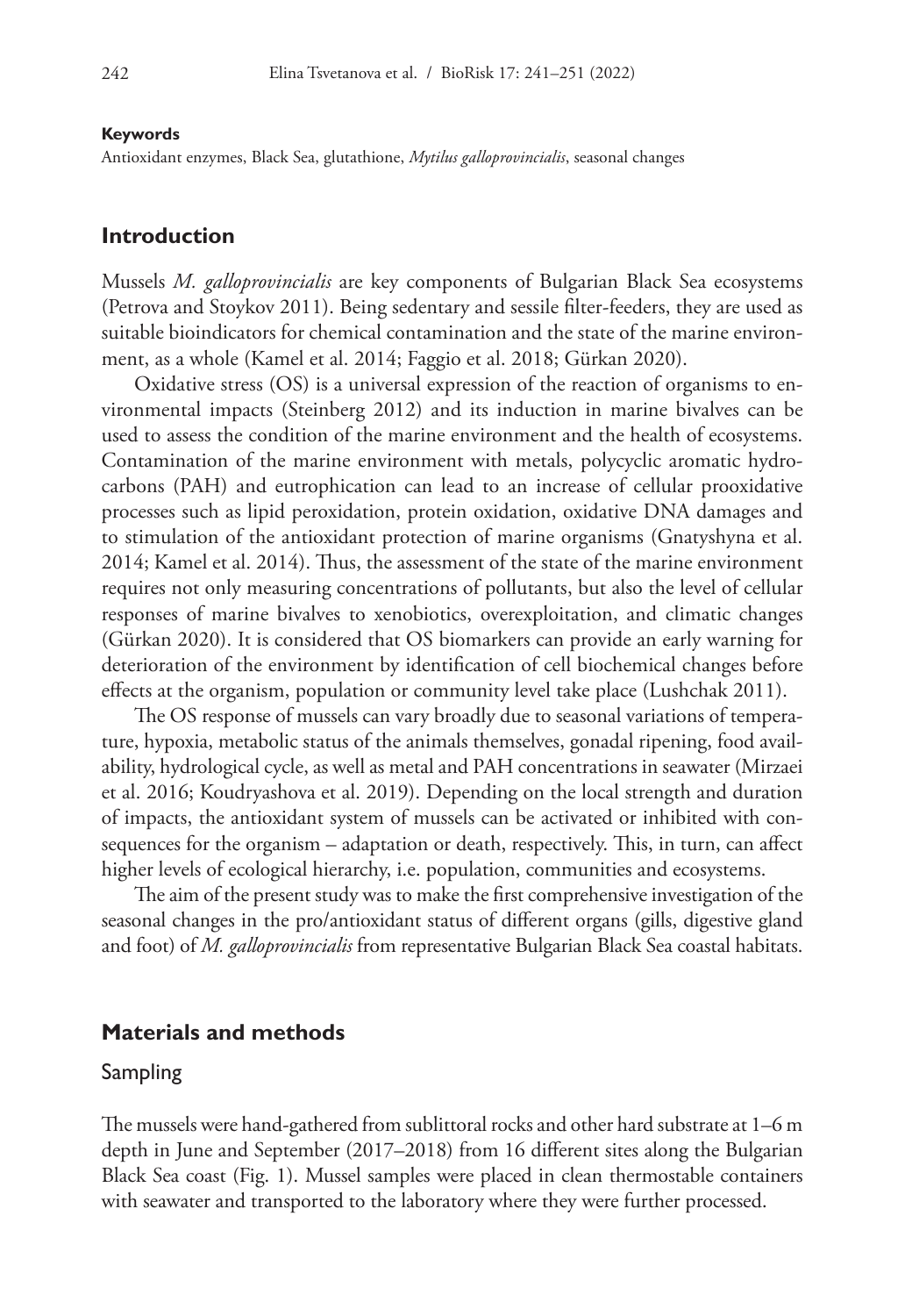

**Figure 1.** *M. galloprovincialis* sample locations along the Bulgarian Black Sea coast

#### Tissue preparation

Three mussel organs were studied separately. The mussels (n=8–10 for each site) were immediately dissected and the gills, foot and digestive gland were removed. Each individual organ was frozen in liquid nitrogen and stored at –80 °C prior to the biochemical assays. Afterwards, all organs were homogenized in 100 mM potassium phosphate buffer (pH 7.4) using Potter Elvehjem homogenizer fitted with a Teflon pestle (Thomas Scientific, USA). To receive a post nuclear fraction for determination of lipid peroxidation and glutathione levels, the homogenates were centrifuged for 10 min at 3000 g. A part of the fraction was re-centrifuged at 12 000 g for 20 min to obtain a post mitochondrial supernatant used for measurement of the antioxidant enzyme activities. All operations were performed at 4 °C.

## Biochemical analysis

All tested antioxidant biomarkers were measured spectrophotometrically using commercially available kits, purchased by Sigma-Aldrich Co. LLC (USA): Lipid Peroxidation (MDA) Assay Kit MAK085, Glutathione Assay Kit CS0260, SOD Assay Kit-WST 19160, Catalase Assay Kit CAT100, Glutathione Peroxidase Cellular Activity Assay CGP1, Glutathione reductase Kit GRSA and Glutathione-S-Transferase Assay Kit CS0410. The manufacturer's working instructions were strictly followed. The protein concentration was measured according to Lowry et al. (1951) by using a standard curve of bovine serum albumin as standard.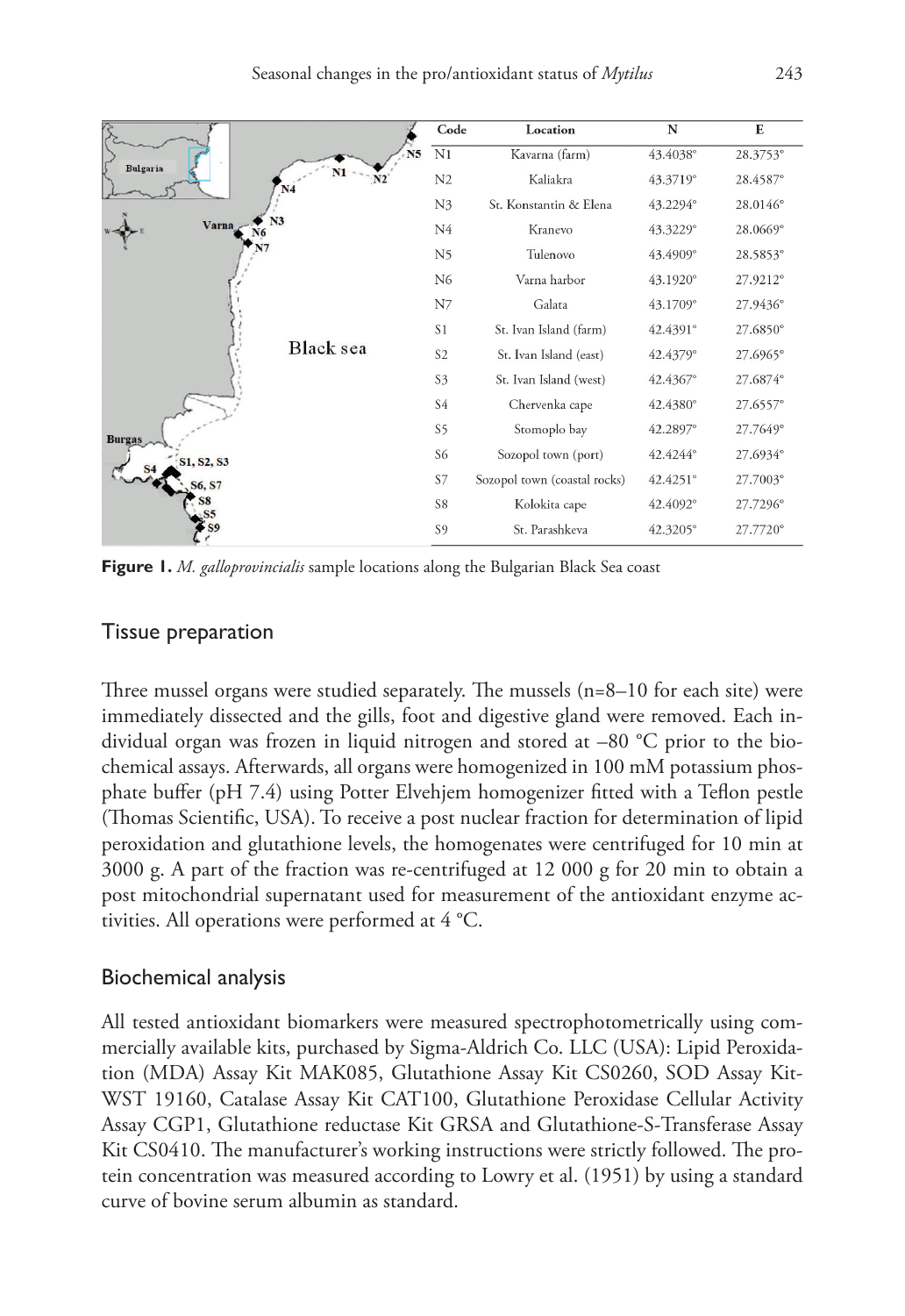#### Statistical analyses

Statistical analyses of raw data were carried out by ANOVA with Bonferroni post hoc test. Comparisons were made using Mann-Whitney test. Multidimensional Scaling (MDS) was applied to detect meaningful underlying dimensions and to explain the observed similarities and dissimilarities.

# **Results**

The estimated values of the studied antioxidant indicators in the mussels' organs are presented in Tables 1–3. The tested biomarkers demonstrated significant variability among the studied organs, localities and the two seasons. Lipid peroxidation (LPO) did not show seasonal differences (Table 1–3). The only significant difference was the higher LPO in September than in June in the organs of mussels from St. Ivan Island (west). Mussels from this location were gathered in the vicinity of the quay and the high LPO values measured were probably due to the intense floating of boats or some kind of momentary pollution.

The seasonal patterns in the activities of the antioxidant enzymes are presented in Table 1–3. No statistically significant seasonal differences were present in the activity of superoxide dismutase (SOD) in the foot and gills (except the samples from Chervenka cape) of mussels from all studied locations. In the digestive gland, however, significant seasonal differences were found in all samples from the northern locations of the coastal area, while in the samples from the southern locations only in the digestive gland of mussels from St. Ivan Island (west) and Sozopol coastal rocks, differences were present. Significant seasonal differences in the catalase (CAT) activities in the foot of mussels were found in the samples from the following northern coastal locations: Kavarna mussel farm, Kaliakra and Kranevo, as well as in the mussels from the following southern coastal locations St. Ivan Island (west), Sozopol coastal rocks and cape Kolokita. At all these five locations, CAT activity in the foot was decreased in September compared to June. No seasonal differences in CAT activity were observed in the gills in any of the mussels from all the studied locations, except from Tulenovo. In the digestive gland, no seasonal differences were found between the mussels from all northern locations. In the southern locations, higher CAT values in mussels were measured in September compared to June.

The values of glutathione (GSH) and related enzymes demonstrated clear seasonal variations. GSH showed significant seasonal differences in the foot of mussels from the northern locations (Table 1). In samples from the southern locations, the only significant seasonal difference in GSH was found in the foot of mussels from Sozopol port and Stomoplo bay, where significantly lower GSH in September was found compared to June. Concerning gills, only at 3 locations (St. Konstantin and Elena, cape Chervenka and St. Parashkeva) statistically significant increase of GSH in September was present (Table 2). The most pronounced seasonal differences in GSH concentration were found in the di-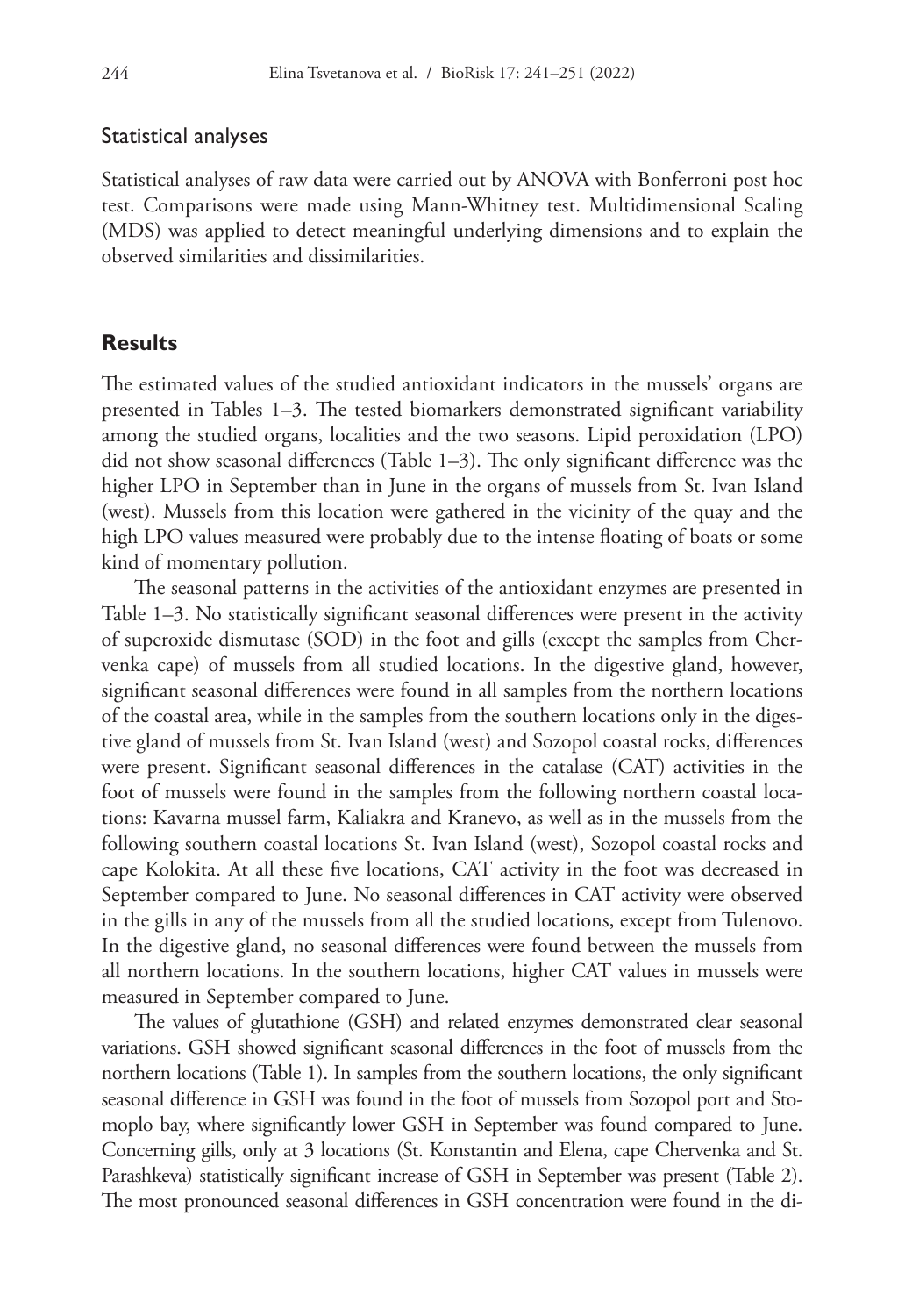**Table 1.** Seasonal changes in oxidative stress biomarkers in foot of *Mytilus galloprovincialis* from Northern (N) and Southern (S) coastal areas of the Bulgarian Black Sea (mean $\pm$ SD;  $*$ - significant differences: p≤0.05\*; p≤0.01\*\*; p≤0.001\*\*\*June vs September).

|                | <b>LPO</b>        |            | <b>GSH</b>      |           | <b>SOD</b>     |       | <b>CAT</b>     |            | <b>GPX</b>     |            | GR             |           | <b>G6PDH</b>   |       | <b>GST</b>     |            |
|----------------|-------------------|------------|-----------------|-----------|----------------|-------|----------------|------------|----------------|------------|----------------|-----------|----------------|-------|----------------|------------|
|                | (nM MDA)          |            | (ng/mg protein) |           | (U/mg protein) |       | (U/mg protein) |            | (U/mg protein) |            | (U/mg protein) |           | (U/mg protein) |       | (U/mg protein) |            |
|                | mg prot)          |            |                 |           |                |       |                |            |                |            |                |           |                |       |                |            |
| Site           | June              | Sept       | June            | Sept      | June           | Sept  | June           | Sept       | June           | Sept       | June           | Sept      | June           | Sept  | June           | Sept       |
| N1             | 1.27              | 0.95       | 1700            | 325       | 21.80          | 21.79 | 0.19           | 0.03       | 5.90           | 3.39       | 5.94           | 10.88     | 16.40          | 19.65 | 18.66          | 65.58      |
|                | ±0.4              | $\pm 0.2$  | $±239***$       | ±69       | ±7.4           | ±4.8  | $±0.12*$       | $\pm 0.01$ | ±1.9           | $\pm 0.1$  | ±3.2           | ±3.2      | $\pm 4.8$      | ±5.9  | $±5.5*$        | ±24.6      |
| N <sub>2</sub> | 1.41              | 0.96       | 2298            | 548       | 19.12          | 25.61 | 0.27           | 0.06       | 9.38           | 9.92       | 3.70           | 14.68     | 18.33          | 22.01 | 15.79          | 159.91     |
|                | ±0.7              | $\pm 0.2$  | $\pm 294***$    | ±108      | ±2.9           | ±7.2  | $±0.06***$     | $\pm 0.01$ | ±4.6           | ±4.7       | $\pm 0.9*$     | ±0.6      | ±5.7           | ±3.7  | $±1.4***$      | ±58.6      |
| N <sub>3</sub> | 1.02              | 1.19       | 2171            | 506       | 25.53          | 13.72 | 0.25           | 0.13       | 8.42           | 4.26       | 1.78           | 17.45     | 31.61          | 7.18  | 16.56          | 74.62      |
|                | ±0.3              | $\pm 0.2$  | $±457***$       | ±32       | ±12.7          | ±2.8  | $\pm 0.07$     | ±0.05      | ±3.7           | ±0.8       | $±1.0***$      | ±4.7      | $±10.60**$     | ±1.04 | $±9.14*$       | ±35.6      |
| N4             | 1.52              | 1.12       | 2352            | 578       | 21.82          | 25.59 | 0.21           | 0.07       | 10.51          | 16.33      | 3.16           | 6.63      | 28.77          | 48.69 | 23.70          | 128.70     |
|                | ±0.6              | ±0.2       | $\pm$ 921***    | ±168      | ±5.1           | ±10.6 | $±0.06*$       | $\pm 0.02$ | ±4.2           | ±1.9       | ±1.2           | ±0.2      | ±13.0          | ±7.5  | $±7.2***$      | $\pm 64.0$ |
| N5             | 1.37 <sup>±</sup> | 0.90       | 2364            | 794       | 24.23          | 24.84 | 0.36           | 0.25       | 8.83           | 5.38       | 1.74           | 14.75     | 29.40          | 32.11 | 32.88          | 227.70     |
|                | 0.3               | $\pm 0.2$  | $±480***$       | ±379      | ±6.2           | ±7.8  | $\pm 0.15$     | ±0.06      | ±1.96          | ±1.1       | $\pm 0.9***$   | ±0.6      | ±9.1           | ±1.3  | $\pm 8.7***$   | ±114.5     |
| N6             | 1.40              | 1.89       | 1483            | 527       | 23.41          | 22.53 | 0.24           | 0.13       | 4.82           | 0.96       | 3.87           | 4.95      | 32.01          | 14.5  | 25.61          | 94.97      |
|                | ±0.27             | $\pm 0.38$ | $±168***$       | ±138      | $\pm 8.7$      | ±2.7  | $\pm 0.07$     | $\pm 0.02$ | ±0.7           | $\pm 0.35$ | ±1.6           | ±1.30     | $±7.5**$       | ±3.0  | $±5.9*$        | ±39.6      |
| N7             | 1.23              | 1.81       | 1407            | 480       | 14.40          | 20.68 | 0.19           | 0.10       | 4.40           | 0.85       | 3.19           | 11.91     | 24.04          | 22.17 | 23.40          | 113.71     |
|                | ±0.3              | ±0.3       | $±160***$       | ±169      | ±3.6           | ±6.4  | $\pm 0.07$     | ±0.04      | ±2.0           | ±0.1       | $±2.0*$        | ±7.1      | ±4.6           | ±7.28 | $±6.5*$        | ±30.2      |
| S <sub>1</sub> | 1.41              | 1.43       | 1100            | 1561      | 25.72          | 11.30 | 0.40           | 0.26       | 3.87           | 7.81       | 3.45           | 4.3       | 15.03          | 18.35 | 19.50          | 105.06     |
|                | ±0.8              | ±0.6       | ±311            | ±106      | ±5.0           | ±0.2  | $\pm 0.31$     | ±0.09      | ±2.3           | ±2.2       | ±0.7           | $\pm 0.3$ | ±3.8           | ±0.9  | $±7.9***$      | ±28.3      |
| S <sub>2</sub> | 1.30              | 1.48       | 1410            | 740       | 28.51          | 20.89 | 0.71           | 0.22       | 2.66           | 7.97       | 3.63           | 3.35      | 13.63          | 14.55 |                |            |
|                | ±0.1              | ±0.5       | ±737            | $\pm 695$ | ±14.2          | ±4.9  | $\pm 0.46$     | $\pm 0.09$ | $\pm 0.3*$     | ±2.9       | ±0.6           | $\pm 0.4$ | $\pm 0.47$     | ±5.1  |                |            |
| S <sub>3</sub> | 0.82              | 3.18       | 2762            | 1720      | 19.19          | 12.55 | 0.71           | 0.21       | 3.26           | 7.11       | 3.94           | 1.00      | 13.94          | 12.9  |                |            |
|                | $\pm 0.1*$        | ±0.8       | ±873            | ±983      | ±4.5           | ±1.1  | $\pm 0.52$     | ±0.14      | $\pm 0.6*$     | ±1.6       | ±1.3           | ±0.0      | ±1.1           | ±0.04 |                |            |
| S4             | 0.85              | 2.68       | 2410            | 1583      | 19.37          | 7.53  | 0.67           | 0.37       | 3.76           | 9.77       | 19.73          | 6.70      | 19.73          | 21.27 |                |            |
|                | ±0.1              | ±1.5       | $\pm$ 899       | ±45       | ±9.4           | ±0.7  | ±0.51          | $\pm 0.02$ | $±0.3*$        | ±0.7       | $\pm 6.0*$     | ±1.8      | ±4.9           | ±0.8  |                |            |
| S5             | 1.54              | 2.08       | 2419            | 1030      | 27.72          | 19.03 | 0.41           | 0.22       | 2.55           | 7.13       | 12.35          | 2.47      | 18.55          | 16.89 | 23.99          | 73.68      |
|                | ±0.6              | ±0.8       | $±10**$         | ±922      | $\pm 8.7$      | ±4.4  | $\pm 0.53$     | ±0.06      | $\pm 0.9*$     | ±2.9       | $±2.3*$        | $\pm 0.1$ | ±5.0           | ±6.7  | $±6.4***$      | ±23.4      |
| S6             | 1.84              | 2.12       | 2018            | 415       | 34.91          | 20.51 | 0.30           | 0.53       | 3.60           | 5.19       | 12.17          | 2.62      | 18.96          | 19.20 | 25.76          | 73.06      |
|                | ±0.5              | ±1.4       | $\pm 824***$    | ±318      | ±16.5          | ±7.5  | ±0.20          | ±0.16      | ±1.7           | ±1.6       | $±5.8*$        | ±2.0      | ±5.5           | ±5.6  | $±7.1***$      | ±19.6      |
| S7             | 1.71              | 1.62       | 1501            | 586       | 33.9           | 16.89 | 1.03           | 0.23       | 2.71           | 4.46       | 16.87          | 3.23      | 16.87          | 17.47 |                | 74.57      |
|                | ±0.5              | ±0.6       | ±131            | ±508      | ±13.0          | ±4.6  | $\pm 0.4***$   | ±0.16      | ±0.3           | ±1.9       | $±4.8*$        | ±1.2      | ±3.9           | ±10.2 |                | ±24.9      |
| S8             | 1.14              | 2.27       | 1544            | 921       | 21.25          | 21.84 | 1.05           | 0.26       | 2.20           | 9.38       | 16.28          | 3.80      | 19.61          | 16.68 |                | 94.01      |
|                | ±0.4              | $\pm 0.7$  | ±69             | ±788      | ±1.1           | ±9.6  | $\pm 0.5***$   | ±0.14      | $\pm 0.2*$     | ±4.8       | $±9.5*$        | ±0.9      | ±3.1           | ±4.8  |                | ±16.0      |
| S9             | 1.42              | 2.42       | 1422            | 725       | 28.06          | 19.84 | 0.09           | 0.18       | 4.15           | 9.82       | 9.67           | 0.80      | 18.60          | 13.46 | 18.25          | 73.68      |
|                | ±0.5              | ±0.8       | ±209            | ±355      | ±9.9           | ±7.1  | $\pm 0.03$     | $\pm 0.04$ | $±1.7**$       | ±4.6       | $±1.7*$        | ±0.2      | ±3.4           | ±2.6  | $\pm 1.4***$   | ±26.5      |

gestive gland. In almost all locations, the GSH concentration in the autumn samples was significantly higher. The only exceptions were in mussels from Kavarna in the northern coastal area, and Sozopol port and Sozopol coastal rocks in the southern area. The activity of glutathione peroxidase (GPx) in the mussels' foot from the northern locations did not show seasonal variations, except for the mussels from Varna harbor and Galata cape, where GPx activity was significantly decreased in autumn (Table 1). In the foot of mussels from the southern locations, statistically higher activity of the enzyme was found in the autumn samples, except for those from St. Ivan Island farm, Sozopol port and Sozopol costal rocks. The GPx activity in the gills of all mussels from the northern locations, collected in September, was lower in comparison with those from June (Table 2). In mussels from the southern locations the inverse dependence was observed – an overall higher activity of the enzyme in September compared to June. A similar pattern was found for GPx activity in the digestive gland, i.e. in the northern coastal samples the activity in autumn was lower than in sum-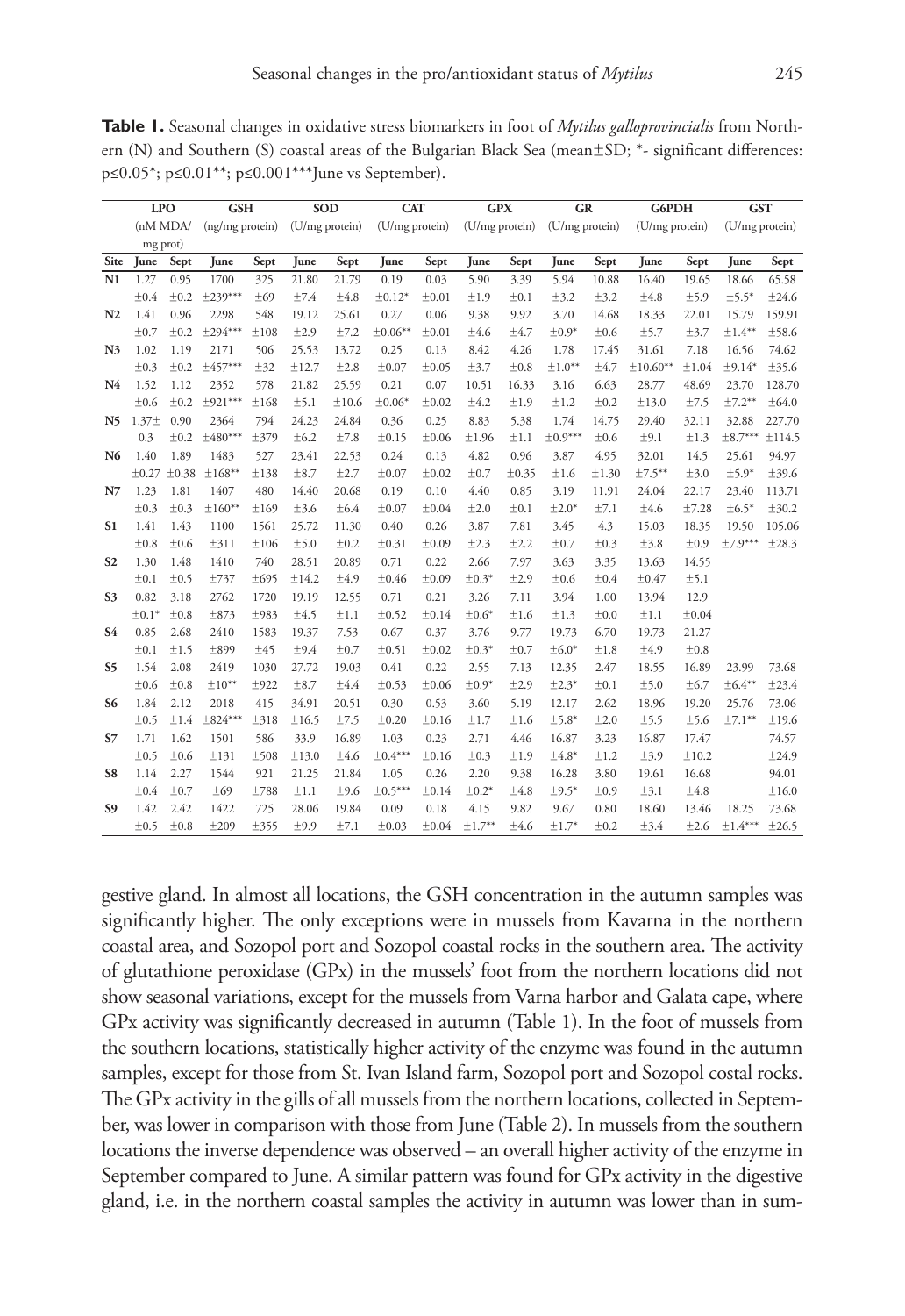| <b>Table 2.</b> Seasonal changes in oxidative stress biomarkers in gills of <i>Mytilus galloprovincialis</i> from North- |
|--------------------------------------------------------------------------------------------------------------------------|
| ern (N) and Southern (S) coastal areas of the Bulgarian Black Sea (mean $\pm$ SD; *-significant differences:             |
| $p\leq 0.05^*$ ; $p\leq 0.01^{**}$ ; $p\leq 0.001^{***}$ June vs September).                                             |

|                | <b>LPO</b> |      | <b>GSH</b>  |      | <b>SOD</b> |       | <b>CAT</b> |            | <b>GPX</b>                                   |            | GR        |           | <b>G6PDH</b>   |           | <b>GST</b>     |        |
|----------------|------------|------|-------------|------|------------|-------|------------|------------|----------------------------------------------|------------|-----------|-----------|----------------|-----------|----------------|--------|
|                | (nM MDA/   |      | (ng/mg pro- |      | (U/mg pro- |       |            |            | (U/mg protein) (U/mg protein) (U/mg protein) |            |           |           | (U/mg protein) |           | (U/mg protein) |        |
|                | mg prot)   |      | tein)       |      | tein)      |       |            |            |                                              |            |           |           |                |           |                |        |
| Site           | June       | Sept | June        | Sept | June       | Sept  | June       | Sept       | June                                         | Sept       | June      | Sept      | June           | Sept      | June           | Sept   |
| N1             | 5.45       | 5.71 | 730         | 629  | 20.5       | 25.7  | 0.53       | 0.25       | 10.28                                        | 6.78       | 7.65      | 4.69      | 44.54          | 16.03     | 39.03          | 64.03  |
|                | ±2.2       | ±3.7 | ±210        | ±196 | ±6.1       | ±9.6  | $\pm 0.23$ | ±0.12      | ±5.0                                         | ±2.45      | ±3.6      | ±2.7      | $\pm 11.4$ **  | ±6.0      | ±11.7          | ±25.2  |
| N <sub>2</sub> | 3.85       | 5.05 | 607         | 761  | 19.1       | 23.3  | 0.38       | 0.24       | 13.76                                        | 1.76       | 7.75      | 10.93     | 46.05          | 13.24     | 37.62          | 70.49  |
|                | ±2.1       | ±2.9 | ±126        | ±206 | ±3.8       | ±8.0  | $\pm 0.04$ | $\pm 0.30$ | $±3.9*$                                      | ±0.18      | ±2.7      | ±5.7      | $±4.1*$        | ±3.2      | ±6.7           | ±25.6  |
| N <sub>3</sub> | 5.09       | 5.25 | 758         | 1218 | 20.4       | 18.9  | 0.44       | 0.47       | 16.79                                        | 1.79       | 7.00      | 7.99      | 66.73          | 10.60     | 40.79          | 65.72  |
|                | ±2.7       | ±0.6 | $±154*$     | ±237 | ±4.6       | ±1.7  | ±0.06      | $\pm 0.04$ | $±8.9***$                                    | ±0.55      | ±3.6      | ±3.9      | $\pm$ 13.2***  | ±1.2      | ±27.1          | ±13.5  |
| N4             | 4.47       | 4.92 | 636         | 946  | 18.2       | 26.6  | 0.33       | 0.44       | 14.69                                        | 4.54       | 9.90      | 6.41      | 51.54          | 6.40      | 42.82          | 99.25  |
|                | ±0.9       | ±1.2 | ±162        | ±220 | ±8.7       | ±16.2 | ±0.09      | ±0.29      | $±8.0*$                                      | ±1.92      | $\pm 0.4$ | ±2.9      | $\pm$ 13.9***  | ±2.2      | ±12.1          | ±45.1  |
| N5             | 4.79       | 5.91 | 647         | 778  | 28.7       | 34.9  | 0.61       | 0.29       | 15.05                                        | 4.25       | 6.32      | 21.75     | 65.32          | 21.43     | 49.85          | 85.75  |
|                | ±1.3       | ±1.5 | ±150        | ±251 | ±11.0      | ±13.4 | $±0.24*$   | $\pm 0.04$ | $±7.5*$                                      | $\pm 0.79$ | $±1.1***$ | $\pm 4.3$ | $±18.7***$     | ±7.1      | ±13.9          | ±12.3  |
| N <sub>6</sub> | 6.42       | 7.10 | 547         | 583  | 20.2       | 34.9  | 0.55       | 0.50       | 13.31                                        | 0.80       | 16.01     | 15.78     | 59.85          | 20.64     | 63.29          | 76.59  |
|                | ±2.6       | ±1.8 | ±117        | ±201 | ±4.6       | ±7.3  | ±0.12      | $\pm 0.18$ | $±4.3***$                                    | ±0.46      | ±2.4      | ±3.3      | $±17.7***$     | ±5.8      | ±20.2          | ±20.1  |
| N7             | 5.36       | 5.29 | 575         | 889  | 22.3       | 25.7  | 0.37       | 0.50       | 13.90                                        | 6.25       | 14.02     | 15.36     | 58.67          | 14.85     | 61.52          | 67.76  |
|                | ±1.3       | ±1.3 | ±85         | ±257 | ±10.4      | ±9.8  | ±0.12      | ±0.25      | ±5.6                                         | ±1.89      | ±14.0     | ±3.5      | $±18.6***$     | ±2.0      | ±20.7          | ±24.6  |
| S <sub>1</sub> | 4.33       | 2.18 | 730         | 1355 | 14.5       | 15.6  | 0.71       | 0.86       | 3.80                                         | 6.10       | 10.05     | 2.53      | 25.44          | 22.21     | 18.04          | 83.33  |
|                | ±1.7       | ±1.1 | ±176        | ±256 | ±6.2       | ±1.1  | $\pm 0.36$ | $\pm 0.2$  | ±2.4                                         | ±1.56      | $±2.4*$   | ±0.7      | ±8.4           | $\pm 0.1$ | $±3.8*$        | ±45.6  |
| S <sub>2</sub> | 3.76       | 7.43 | 733         | 1230 | 21.6       | 18.3  | 1.09       | 0.69       | 2.08                                         | 5.04       | 12.17     | 4.92      | 22.17          | 20.66     |                |        |
|                | ±1.8       | ±2.7 | ±30         | ±308 | ±0.6       | ±6.4  | ±0.77      | ±0.22      | $\pm 0.3$                                    | ±2.01      | $±1.1*$   | ±0.3      | ±0.9           | ±7.6      |                |        |
| S <sub>3</sub> | 3.95       | 9.26 | 717         | 1085 | 25.8       | 5.3   | 0.58       | 0.95       | 2.40                                         | 6.11       | 9.93      | 1.25      | 19.93          | 18.38     |                |        |
|                | $±0.4*$    | ±0.2 | ±94         | ±236 | ±1.3       | ±1.7  | ±0.1       | ±0.28      | ±0.2                                         | ±1.24      | $±3.2*$   | $\pm 0.3$ | ±2.6           | ±1.6      |                |        |
| S <sub>4</sub> | 2.74       | 4.09 | 590         | 2436 | 36.7       | 11.8  | 0.85       | 0.74       | 1.73                                         | 8.06       | 7.88      | 2.04      | 18.85          | 16.66     |                |        |
|                | ±0.4       | ±1.1 | $\pm$ 91*** | ±387 | $±6.2*$    | ±0.8  | ±0.59      | $\pm 0.11$ | $±0.2*$                                      | ±0.14      | $±0.6*$   | $\pm 0.5$ | ±1.61          | ±3.5      |                |        |
| S <sub>5</sub> | 4.42       | 7.13 | 551         | 1140 | 19.0       | 15.5  | 0.65       | 0.66       | 2.16                                         | 6.16       | 5.36      | 4.9       | 32.85          | 23.73     | 11.33          | 60.02  |
|                | ±1.4       | ±2.3 | ±146        | ±419 | ±12.0      | ±4.7  | ±0.27      | $\pm 0.43$ | $±0.8***$                                    | ±3.58      | ±2.5      | ±2.6      | ±12.7          | ±5.9      | $±3.8*$        | ±13.7  |
| S6             | 7.61       | 6.89 | 407         | 798  | 24.5       | 20.2  | 0.69       | 0.78       | 3.24                                         | 4.43       | 11.3      | 4.6       | 39.24          | 27.82     | 14.64          | 118.33 |
|                | ±2.6       | ±3.2 | ±134        | ±268 | ±20.9      | ±8.5  | $\pm 0.13$ | $\pm 0.37$ | ±0.9                                         | ±2.3       | ±5.7      | ±3.2      | ±21.8          | ±9.8      | $\pm 3.8***$   | ±31.7  |
| S7             | 2.89       | 5.3  | 704         | 1053 | 31.3       | 16.6  | 0.69       | 0.61       | 1.46                                         | 4.35       | 8.67      | 13.87     | 18.67          | 22.28     |                | 103.08 |
|                | ±0.1       | ±1.5 | ±68         | ±488 | ±6.9       | ±7.0  | ±0.06      | $\pm 0.14$ | ±0.3                                         | ±2.65      | ±2.7      | ±10.0     | ±2.2           | ±6.5      |                | ±42.3  |
| S8             | 3.63       | 5.54 | 743         | 1277 | 28.5       | 13.8  | 0.93       | 0.45       | 1.53                                         | 5.52       | 8.07      | 2.71      | 18.07          | 33.50     |                | 63.57  |
|                | ±1.6       | ±1.9 | ±124        | ±835 | $±4.2*$    | ±4.5  | $\pm 0.63$ | ±0.27      | $\pm 0.0*$                                   | ±2.11      | ±3.9      | ±1.6      | ±3.2           | ±17.5     |                | ±34.6  |
| S <sub>9</sub> | 4.14       | 6.90 | 432         | 1483 | 11.0       | 15.1  | 0.45       | 0.52       | 3.22                                         | 4.16       | 13.76     | 9.67      | 39.08          | 22.96     | 14.46          | 64.49  |
|                | ±1.2       | ±1.9 | $±59***$    | ±706 | ±6.0       | ±5.5  | ±0.16      | ±0.27      | ±1.3                                         | ±1.98      | ±3.2      | ±7.9      | ±7.5           | ±7.6      | $±3.0*$        | ±28.5  |

mer, and in the southern locations higher activity in June was present (Table 3). Significant seasonal differences were also observed in the activity of glutathione reductase (GR). In the foot of mussels sampled in September a significant increase compared to June was found for all northern coastal locations (except Kavarna farm and Varna harbor) (Table 1). In contrast, in the foot of the sampled mussels in September from the southern locations, a significant decrease in the enzyme activity was present, with the exception of the region of St. Ivan Island (St. Ivan Island mussel farm, St. Ivan Island east and St. Ivan Island west), where low GR values in both seasons were present. In gills, a statistically significant decrease in GR in autumn samples was present for all southern locations (Table 2). For GR in the digestive gland of the mussels a statistically significant decrease in the autumn was observed for locations from the southern coastal area with the exception of Sozopol port. A statistically significant higher activity of glutathione-S-transferase (GST) in the gills and digestive gland was observed in autumn for mussels from all southern coastal locations. GST activity was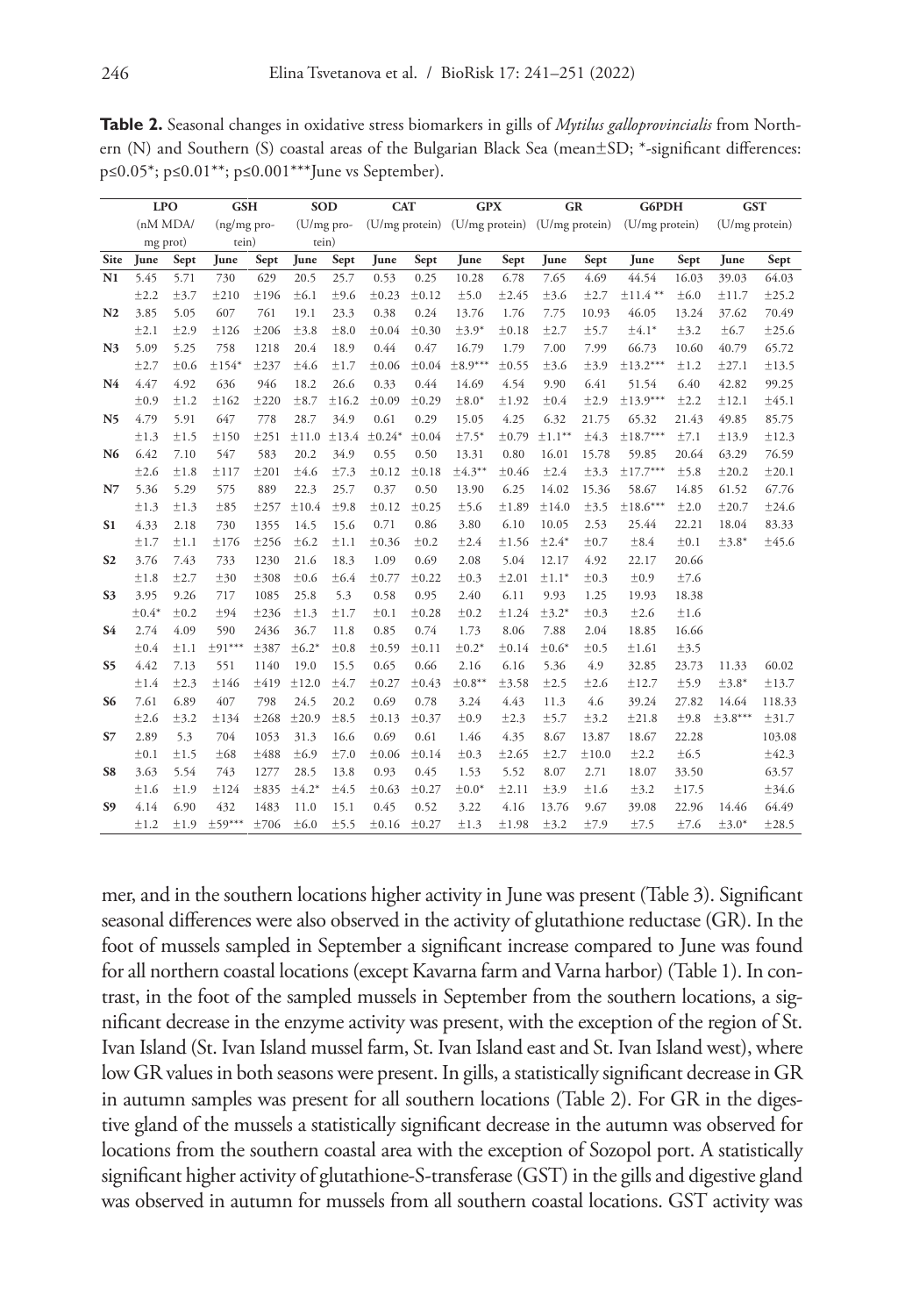**Table 3.** Seasonal changes in oxidative stress biomarkers in digestive gland of *Mytilus galloprovincialis*  from Northern (N) and Southern (S) coastal areas of the Bulgarian Black Sea (mean±SD; \*-significant differences:  $p \le 0.05^*$ ;  $p \le 0.01^{**}$ ;  $p \le 0.001^{**}$ June vs September).

|                | <b>LPO</b> |            | <b>GSH</b>      |        | <b>SOD</b>     |       | <b>CAT</b>     |            | <b>GPX</b>               |            | <b>GR</b>      |            | <b>G6PDH</b>   |       | <b>GST</b>     |       |
|----------------|------------|------------|-----------------|--------|----------------|-------|----------------|------------|--------------------------|------------|----------------|------------|----------------|-------|----------------|-------|
|                | (nM MDA)   |            | (ng/mg protein) |        | (U/mg protein) |       | (U/mg protein) |            | (U/mg protein)           |            | (U/mg protein) |            | (U/mg protein) |       | (U/mg protein) |       |
|                | mg prot)   |            |                 |        |                |       |                |            |                          |            |                |            |                |       |                |       |
| Site           | June       | Sept       | June            | Sept   | June           | Sept  | June           | Sept       | June                     | Sept       | June           | Sept       | June           | Sept  | June           | Sept  |
| N1             | 3.72       | 3.76       | 335.25          | 325.33 | 6.36           | 15.20 | 1.80           | 0.80       | 10.22                    | 1.50       | 12.2           | 11.86      | 22.25          | 13.42 | 44.09          | 26.91 |
|                | ±1.4       | $\pm 1.92$ | ±213.19 ±69.78  |        | $±2.94*$       | ±2.84 | ±0.95          |            | $\pm 0.56$ $\pm 4.78***$ | ±0.22      | ±6.92          | $\pm 3.44$ | $±6.10*$       | ±2.23 | ±5.17          | ±6.17 |
| N <sub>2</sub> | 2.34       | 2.95       | 207             | 548    | 6.29           | 20.13 | 0.77           | 0.77       | 13.17                    | 1.82       | 7.04           | 7.58       | 18.16          | 16.40 | 40.97          | 43.20 |
|                | ±0.9       | ±0.8       | $\pm 28*$       | ±108   | $\pm 1.9***$   | ±5.4  | $\pm 0.27$     | ±0.18      | $±2.7***$                | ±0.60      | ±4.1           | ±4.31      | ±2.7           | ±3.5  | ±9.9           | ±12.8 |
| N <sub>3</sub> | 2.52       | 2.48       | 311             | 506    | 7.85           | 19.49 | 0.80           | 0.60       | 12.28                    | 1.84       | 8.89           | 18.67      | 25.95          | 4.77  | 50.08          | 29.38 |
|                | ±0.8       | ±0.4       | $\pm$ 92*       | ±32    | $±5.9*$        | ±7.5  | $\pm 0.18$     | $\pm 0.39$ | $±2.1***$                | ±0.54      | ±3.2           | ±4.42      | $±12***$       | ±0.6  | $\pm 8.4$      | ±5.8  |
| N4             | 3.75       | 3.94       | 241             | 578    | 7.77           | 24.64 | 1.05           | 1.16       | 13.39                    | 3.67       | 10.46          | 11.30      | 23.35          | 6.18  | 50.87          | 40.74 |
|                | ±2.5       | ±0.9       | $±54*$          | ±168   | $\pm 2.6***$   | ±2.4  | ±0.29          | $\pm 0.43$ | $±4.2***$                | ±1.54      | ±4.6           | ±5.87      | $±4.3*$        | ±0.5  | ±12.8          | ±24.0 |
| N <sub>5</sub> | 2.08       | 3.11       | 315             | 794    | 6.85           | 17.01 | 1.14           | 0.45       | 14.34                    | 4.66       | 8.91           | 11.53      | 23.19          | 4.33  | 53.42          | 38.98 |
|                | ±0.3       | ±1.0       | $±45***$        | ±379   | $±5.8*$        | ±7.7  | ±0.44          | ±0.26      | $±4.5***$                | $\pm 0.78$ | ±1.8           | $\pm 6.05$ | $±7.8***$      | ±1.0  | $\pm 8.1$      | ±11.9 |
| N6             | 4.29       | 5.33       | 168             | 527    | 4.57           | 19.25 | 0.43           | 1.29       | 13.11                    | 0.75       | 5.24           | 16.52      | 19.73          | 6.23  | 70.76          | 37.99 |
|                | ±2.3       | ±1.7       | $±41*$          | ±138   | $±3.3***$      | ±6.1  | $\pm 0.16$     | $\pm 0.44$ | $±5.7***$                | ±0.48      | $\pm 1.4*$     | ±4.12      | $\pm 3.6^*$    | ±1.3  | $±7.7**$       | ±3.5  |
| N7             | 3.03       | 3.55       | 156             | 480    | 5.11           | 17.52 | 0.45           | 1.39       | 12.15                    | 6.08       | 5.38           | 11.58      | 16.48          | 6.23  | 64.20          | 32.64 |
|                | ±2.0       | ±0.7       | $\pm 26*$       | ±169   | $\pm 4.3***$   | ±4.6  | $\pm 0.17$     | ±0.80      | $±1.7*$                  | ±1.91      | ±2.4           | ±2.33      | $±4.1*$        | ±2.0  | $±14.1***$     | ±9.5  |
| S1             | 2.13       | 2.89       | 173             | 626    | 8.01           | 5.66  | 0.82           | 1.19       | 3.86                     | 6.36       | 19.17          | 4.38       | 17.01          | 10.59 | 5.51           | 26.12 |
|                | ±0.9       | ±1.2       | $±55*$          | ±275   | ±2.0           | ±2.8  | ±0.25          | ±0.2       | ±2.7                     | ±0.84      | $\pm 6.2***$   | ±1.1       | ±4.6           | ±2.5  | $±2.7*$        | ±4.9  |
| S <sub>2</sub> | 2.12       | 2.92       | 171             | 530    | 8.81           | 3.07  | 0.59           | 0.84       | 1.42                     | 4.63       | 15.09          | 5.02       | 15.09          | 13.57 |                |       |
|                | ±0.9       | ±1.1       | $±14*$          | ±289   | ±3.9           | ±1.2  | $\pm 0.47$     | $\pm 0.23$ | $±0.1*$                  | ±1.87      | $\pm 0.4***$   | ±1.66      | ±0.3           | ±2.9  |                |       |
| S <sub>3</sub> | 2.38       | 7.62       | 135             | 511    | 7.49           | 3.06  | 0.14           | 1.04       | 1.19                     | 6.25       | 14.38          | 3.3        | 14.38          | 6.88  |                |       |
|                | $\pm 1.1*$ | ±0.2       | $±46*$          | ±50    | $±2.6*$        | ±0.7  | $±0.04*$       | $\pm 0.33$ | $\pm 0.2*$               | ±1.25      | $\pm 1.6^*$    | ±0.42      | ±1.3           | ±0.6  |                |       |
| <b>S4</b>      | 3.51       | 3.94       | 203             | 700    | 8.3            | 4.55  | 0.18           | 0.87       | 1.26                     | 6.75       | 16.12          | 6.35       | 16.12          | 17.91 |                |       |
|                | $\pm 0.67$ | ±1.5       | $±75*$          | ±258   | ±2.6           | ±1.5  | $±0.07*$       | $\pm 0.03$ | $\pm 0.2*$               | ±1.19      | $\pm 1.0*$     | ±4.9       | $\pm 0.8$      | ±3.3  |                |       |
| S <sub>5</sub> | 3.12       | 3.69       | 186             | 584    | 4.12           | 3.65  | 0.25           | 0.77       | 1.48                     | 3.36       | 15.99          | 3.99       | 17.43          | 21.88 | 10.19          | 45.08 |
|                | ±0.6       | ±1.2       | $\pm 49***$     | ±234   | ±1.5           | ±1.5  | $\pm 0.09$     | ±0.57      | $±0.8*$                  | ±1.85      | $\pm 3.4***$   | ±2.09      | ±3.4           | ±11.1 | $±4.4**$       | ±18.9 |
| S6             | 3.6        | 4.25       | $144 \pm 30$    | 286    | 7.68           | 4.83  | 1.06           | 1.21       | 1.88                     | 3.26       | 15.46          | 11.16      | 19.19          | 20.11 | 8.89           | 43.95 |
|                | ±1.1       | ±1.9       |                 | ±100   | ±5.7           | ±1.0  | $\pm 0.42$     | ±0.34      | ±0.5                     | ±1.55      | ±2.1           | $\pm 4.88$ | ±4.7           | ±12.6 | $±1.8***$      | ±21.3 |
| S7             | 2.18       | 3.31       | 188 ±48         | 369    | 12.7           | 3.79  | 0.31           | 1.06       | 1.68                     | 2.66       | 17.78          | 7.82       | 14.45          | 17.79 |                | 33.08 |
|                | ±1.0       | ±1.1       |                 | ±222   | $±4.1*$        | ±2.4  | $±0.1*$        | $\pm 0.51$ | ±0.1                     | ±1.34      | $±3.7**$       | $\pm 4.08$ | ±2.3           | ±12.5 |                | ±12.1 |
| S8             | 2.99       | 3.57       | 158             | 533    | 6.69           | 5.21  | 0.19           | 0.92       | $1.3 \pm 0.0$            | 3.54       | 17.25          | 5.5        | 17.25          | 15.39 |                | 45.85 |
|                | $\pm 2.1$  | ±1.3       | $±36*$          | ±256   | ±1.5           | ±1.6  | $±0.07*$       | ±0.26      |                          | ±1.78      | $\pm 4.0***$   | ±2.19      | ±3.3           | ±5.4  |                | ±19.1 |
| S <sub>9</sub> | 3.07       | 3.62       | 197             | 633    | 3.64           | 4.01  | 0.33           | 1.18       | 1.68                     | 3.75       | 16.08          | 6.40       | 15.64          | 16.34 | 4.98           | 38.34 |
|                | ±1.6       | ±1.3       | $±53***$        | ±261   | ±1.4           | ±2.4  | $±0.09*$       | ±0.66      | ±0.5                     | ±1.73      | $±1.7***$      | ±2.17      | ±2.9           | ±5.9  | $±1.6***$      | ±9.5  |

significantly higher in foot of the mussels gathered in September from all coastal locations (Table 1) and in the gills and digestive gland of the mussels from the southern locations.

Significant changes were observed in the activity of glucose-6-phosphate dehydrogenase (G6PDH) in all three examined organs, only in the mussels from the northern coastal locations. All samples from September had lower enzyme activities in the gills and digestive gland compared to those from June. In the autumn food samples, a statistically significant decrease was observed in the mussels from St. Konstantin & Elena and Varna harbor (Table 1).

Multidimensional scaling was used to reveal the presence of meaningful underlying dimensions in the data set and to explain the observed similarities and dissimilarities between the values of the measured OS markers and their seasonal and spatial variations (Fig. 2). In the space plane of the first two dimensions several groupings of OS biomarkers based on similarity and distance could be observed.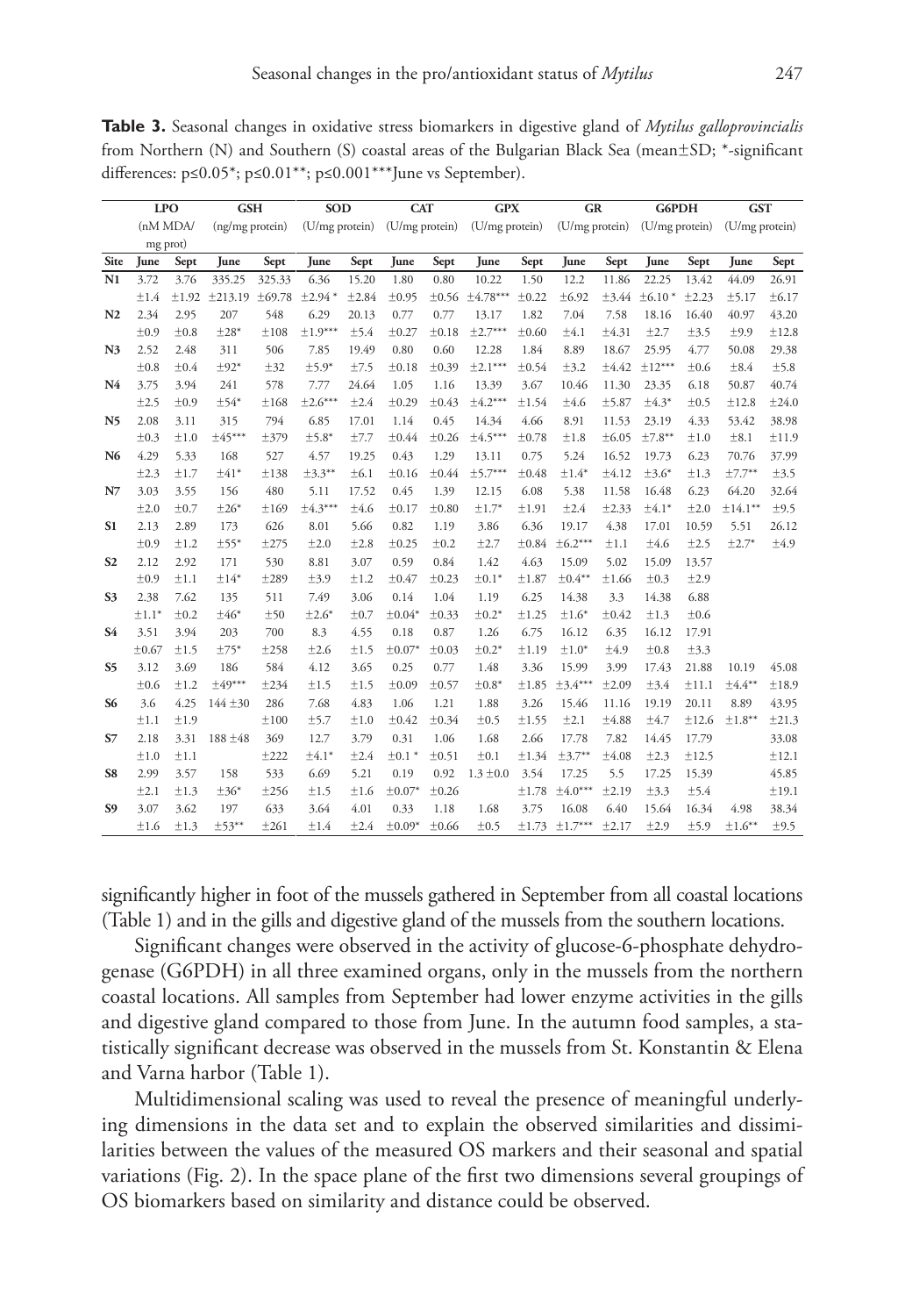

**Figure 2.** Two dimensional MDS plane of oxidative stress biomarkers in mussels – data for two seasons from the locations of the northern (N) and southern (S) Bulgarian Black Sea coastal areas

Along the horizontal axis (Dimension 1) two broad groupings according to similarity can be distinguished. On the left side of the dimensional plane, loose groups of pro/antioxidant markers in mussels from the northern locations of the coastal area were located and on the right side, those from the locations of the southern coastal area were situated. Along the vertical axis (Dimension 2) at the lower part of the dimensional plane samples with higher levels of GSH and related enzymes of the excited detoxification system were situated while on the upper side of the dimensional plane mussel samples with higher levels of LPO and activated CAT were located, indicating activated antioxidant system in mussels' cells.

## **Discussion**

Data on the seasonal variation in cell oxidative status of *M. galloprovincialis* of the Bulgarian Black Sea part are scarce. Our results demonstrated for the first time the presence of extremely high variability in the intracellular oxidative processes and antioxidant defense system functioning in foot, gills and digestive gland of mussels together with well pronounced seasonal and spatial differences.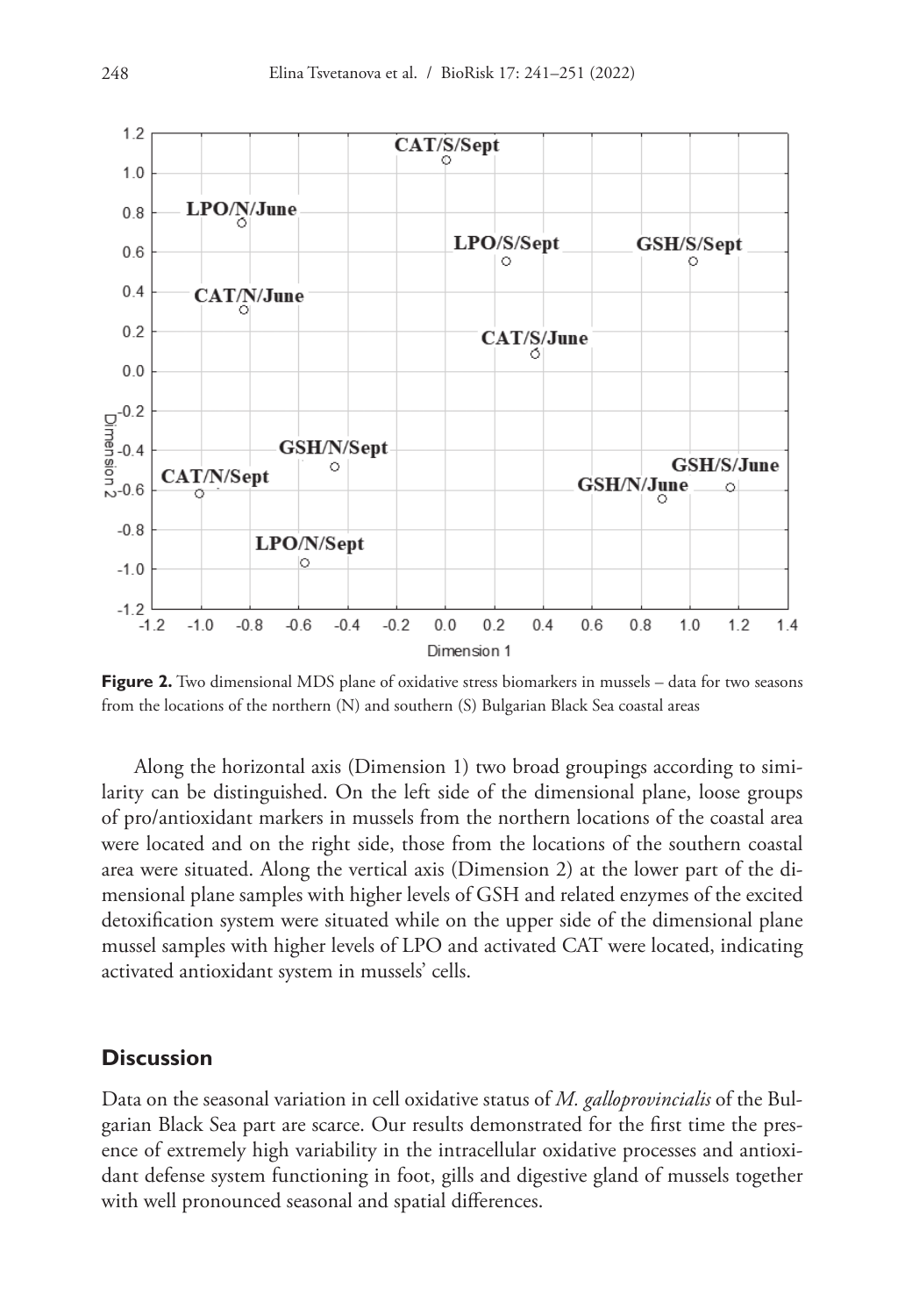The main result obtained was the presence of significant differences in the antioxidative reaction of mussels from the northern and southern coastal regions. The observed significant variation in the activity of the antioxidant defense system of mussels strongly depended on the organs studied. This was due to the different composition and function of the studied organs. The most tangible seasonal changes were found in the digestive gland. Here, statistically significant seasonal differences were present in all studied biomarkers. The digestive gland constantly receives substances from the environment, incl. various xenobiotics, which makes it particularly susceptible to impacts (Livingstone 1981). The tissue specificity in the antioxidant response can be linked to the different bioaccumulation capacity and associated concentrations and retention times of xenobiotics (Benito et al. 2017).

Clear seasonal changes were observed in GSH concentration and in the activity of GSH-related enzymes. GSH can neutralize a broad variety of reactive oxygen species such as singlet oxygen, hydroxyl radical, superoxide, anion radical, hydrogen peroxide (Gostyukhina and Andreenko 2015). The major advantage of GSH as an antioxidant is its abundance in cells and the ability to be mobilized as soon as oxidative stress intensifies (Gostyukhina and Andreenko 2015). In addition to the ability of GSH to directly eliminate reactive oxygen species, it is also a co-substrate of GPx and GST. Specifically, GST plays a role in binding xenobiotics (Mannervik and Danielson 1988). Our results demonstrated a significant increase in GST activity in the autumn samples compared to those in early summer. This was most probably due to increased pollution pressure along the Bulgarian Black Sea coast from intensified touristic flow and municipal wastewater effluents during the summer months which activated the enzyme (Farcy et al. 2011). The changes in the activity of GPx were especially indicative – in September samples its activity was significantly reduced compared to June in the mussels from all the northern locations, while in the mussels from the southern locations its activity was significantly increased. Similar observations were found for GR. Concerning G6PDH in the gills and in the digestive gland, there was a significant decrease in all northern samples from September compared to June, while in the mussels from the southern coastal locations there were no significant differences. These differences were probably due to the presence of multiple stressor effects, related for example to the pollutant inflow by the Danube River (Dineva 2011; Doncheva et al. 2020). Results of the MDS analysis confirmed the presence of real dissimilarities in the pro/antioxidant status in mussels from the northern and southern locations. In addition, activation of the detoxification system of the mussels in response to local contamination of the marine environment was also proved.

## **Conclusion**

The reaction of the mussel organism to various seasonal abiotic, biotic and anthropogenic stress factors was proved to be specific for the target organ and the type of biomarker reactions. It can be summarized that mussels *M. galloprovincialis* were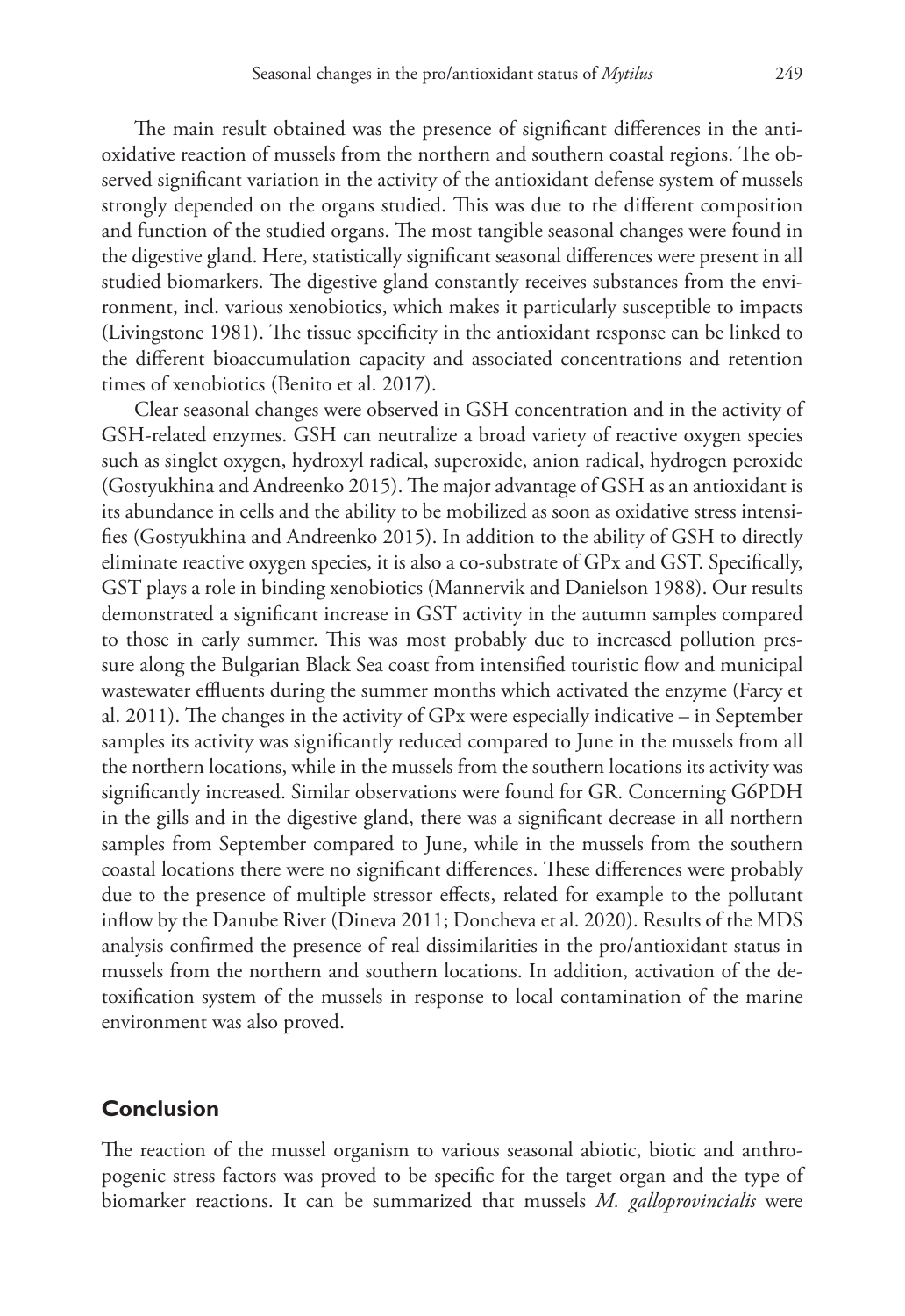constantly exposed and responded to fluctuations of local conditions of their natural habitats of the Bulgarian Black Sea coast, i.e. specific seasonal changes in temperature, hypoxia, hydrological cycle and the metabolic status of the mussels themselves. This is a fact that should be considered in the interpretation of results and data from biomonitoring studies. Further research is obviously needed in order to confirm the present results and provide a complete picture of the observed relationships and dependences.

# **Acknowledgements**

This work was supported by the Grant N° KP-06-N21/7 of the National Science Fund, Bulgaria. We thank Black Sea Shells Ltd. for assistance in providing material from mussels.

# **References**

- Benito D, Niederwanger M, Izagirre U, Dallinger R, Soto M (2017) Successive onset of molecular, cellular and tissue-specific responses in midgut gland of Littorinalittorea exposed to sub-lethal cadmium concentrations. International Journal of Molecular Sciences 18(8): e1815.<https://doi.org/10.3390/ijms18081815>
- Dineva SI (2011) Water discharges into the Bulgarian Black Sea. [http://www.osmgp.gov.ar/](http://www.osmgp.gov.ar/symposium2011/Papers/78_Dineva.pdf) [symposium2011/Papers/78\\_Dineva.pdf](http://www.osmgp.gov.ar/symposium2011/Papers/78_Dineva.pdf)
- Doncheva OV, Hristova D, Dzhurova BS, Slavova KR (2020) Metal Pollution Assessment in Sediments of the Bulgarian Black Sea Coastal Zone. Ecologia Balkanica 12(1): 179–189. [http://web.uni-plovdiv.bg/mollov/EB/2020\\_vol12\\_iss1/Ecologia\\_Balkani](http://web.uni-plovdiv.bg/mollov/EB/2020_vol12_iss1/Ecologia_Balkanica_2020_12_1.pdf)[ca\\_2020\\_12\\_1.pdf](http://web.uni-plovdiv.bg/mollov/EB/2020_vol12_iss1/Ecologia_Balkanica_2020_12_1.pdf)
- Faggio C, Tsarpali V, Dailianis S (2018) Mussel digestive gland as a model tissue for assessing xenobiotics: An overview. The Science of the Total Environment 636: 220–229. [https://](https://doi.org/10.1016/j.scitotenv.2018.04.264) [doi.org/10.1016/j.scitotenv.2018.04.264](https://doi.org/10.1016/j.scitotenv.2018.04.264)
- Farcy E, Gagné F, Martel L, Fortier M, Trépanier S, Brousseau P, Fournier M (2011) Short-term physiological effects of a xenobiotic mixture on the freshwater mussel Elliptiocomplanata exposed to municipal effluents. Environmental Research 111(8): 1096–1106. [https://doi.](https://doi.org/10.1016/j.envres.2011.07.009) [org/10.1016/j.envres.2011.07.009](https://doi.org/10.1016/j.envres.2011.07.009)
- Gnatyshyna LL, Turta OO, Yurchak IV, Boyko NI, Mudra AY, Falfushynska HI, Stoliar OB (2014) Molecular responses of the bivalve mollusks from the cooling pond as a model for prediction of contemporary environmental challenges. Biologicni Studii 8(1): 11–28. <https://doi.org/10.30970/sbi.0801.322>
- Gostyukhina OL, Andreenko TI (2015) Low molecular weight components of antioxidative defense system in the Black Sea mollusk Anadara Kagoshimensis Brugùiere. Journal of Evolutionary Biochemistry and Physiology 51(4): 271–278. [https://doi.org/10.1134/](https://doi.org/10.1134/S002209301504002X) [S002209301504002X](https://doi.org/10.1134/S002209301504002X)